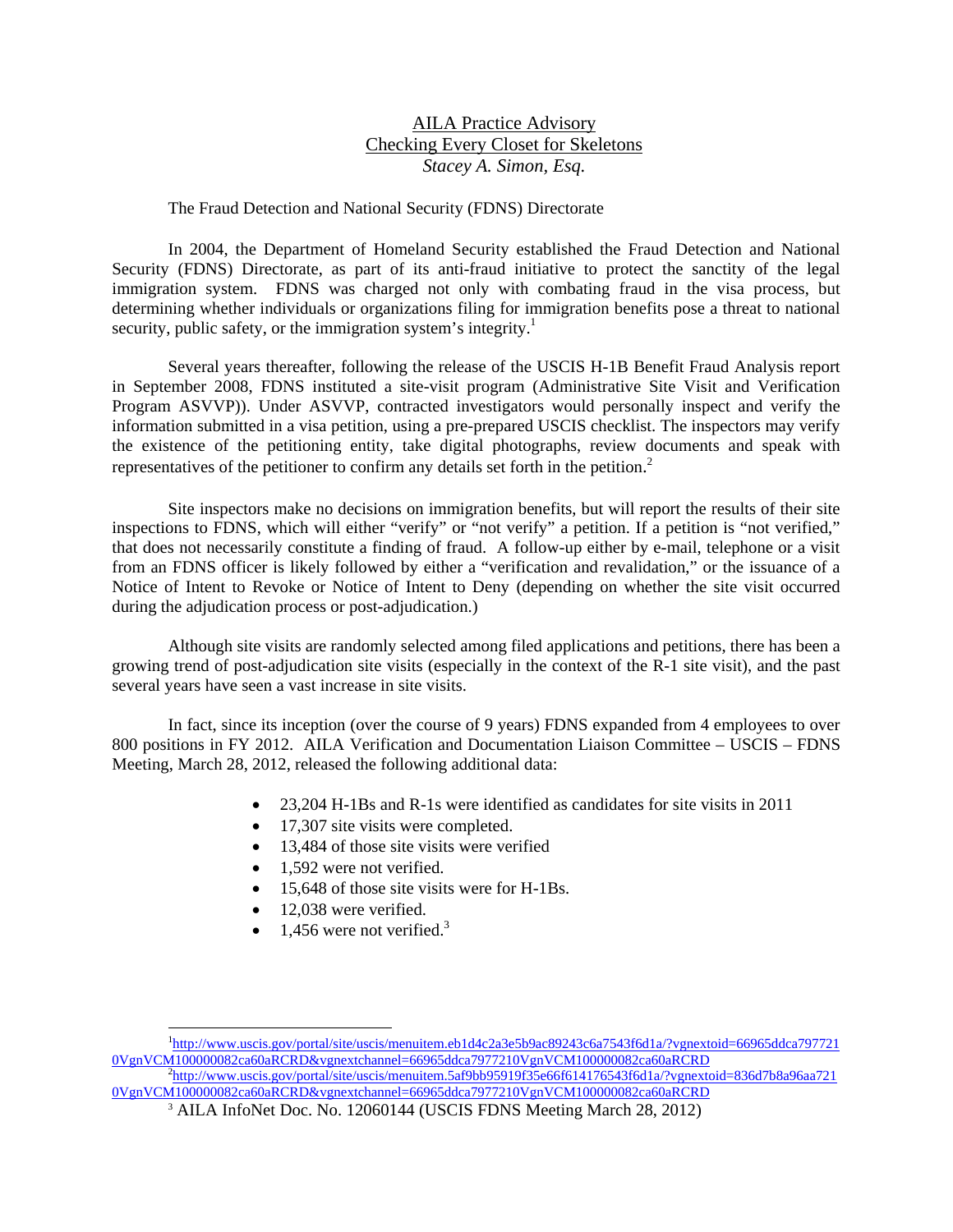FDNS - Site Visits for R-1s

As intimated in the statistics above, H-1B visa petitions are not the only subject of site visits. R-1 visa petitions are also subject to mandatory site visits due to past abuses of the program.

In 2005, the FDNS conducted a Benefit Fraud Assessment (BFA) of religious worker immigrant petitions, after which FDNS reported a 33% fraud rate on filed applications. A large number of petitions were based on organizations which did not exist, others contained material misrepresentations to establish eligibility<sup>4</sup>. An overhaul of the R-1 visa process ensued in 2008, which included mandatory site visits. It is imperative when preparing a petition for an H-1B or a religious worker, for practitioners to fully discuss the work location with the petitioner in order to preemptively avoid determinations of fraud where no fraud exists.

Examples of this might include the overzealous building security guard who denies an agent entry to a facility (FDNS agents are not always forthcoming about their identity or the purpose of their visit). Another example might be a kosher matzo bakery which has its windows boarded up so that the sunlight does not contaminate the *koshrut* process. The boarded up windows may cause a determination that the facility is abandoned. Or imagine a school teacher whose work location is correctly listed, but whose administrators are located on a different floor, and cannot be easily found. These issues can be avoided by a full discussion of what an officer will encounter upon the site visit.

Other Anti-Fraud Initiatives (Department of Labor, ICE and Department of State)

Anti-fraud efforts span the course of not only visa categories but also reach across many government agencies.

The Department of Labor conducts audits of Public Access Files based on Labor Condition Application filings, and ICE conducts audits of I-9 records for employer compliance with Section 274b.

When preparing any visa application, it is important to prepare the petitioner for the possibility of these site inspections as well, which carry very significant penalties ranging from monetary fines, to debarment from the H-1B program and in severe cases criminal charges.

The Department of State joined in on the anti-fraud efforts as well, and mandated a J-1 sponsoring organization (which is granted its authority by Department of State) to conduct site visits on all host companies with less than 25 employees or less than \$3 million in annual revenue.<sup>5</sup>

 4 "Special Immigrant and Nonimmigrant Religious Workers (Proposed Rule)." 72 Fed. Reg. 20,442 (Apr. 25, 2007). See Richard L. Skinner, Memorandum, Letter Report: The Special Immigrant Nonminister Religious Worker Program, (June 11, 2009) (AILA InfoNet Doc. No. 09062364.) 5

 $5$  See 22 CFR § 62.22. These site visits may also occur post-adjudication as noted by the "training-site agreements" signed by both the J-1 host company and sponsor, which allows the sponsor to conduct a site visit at any time during the course of training.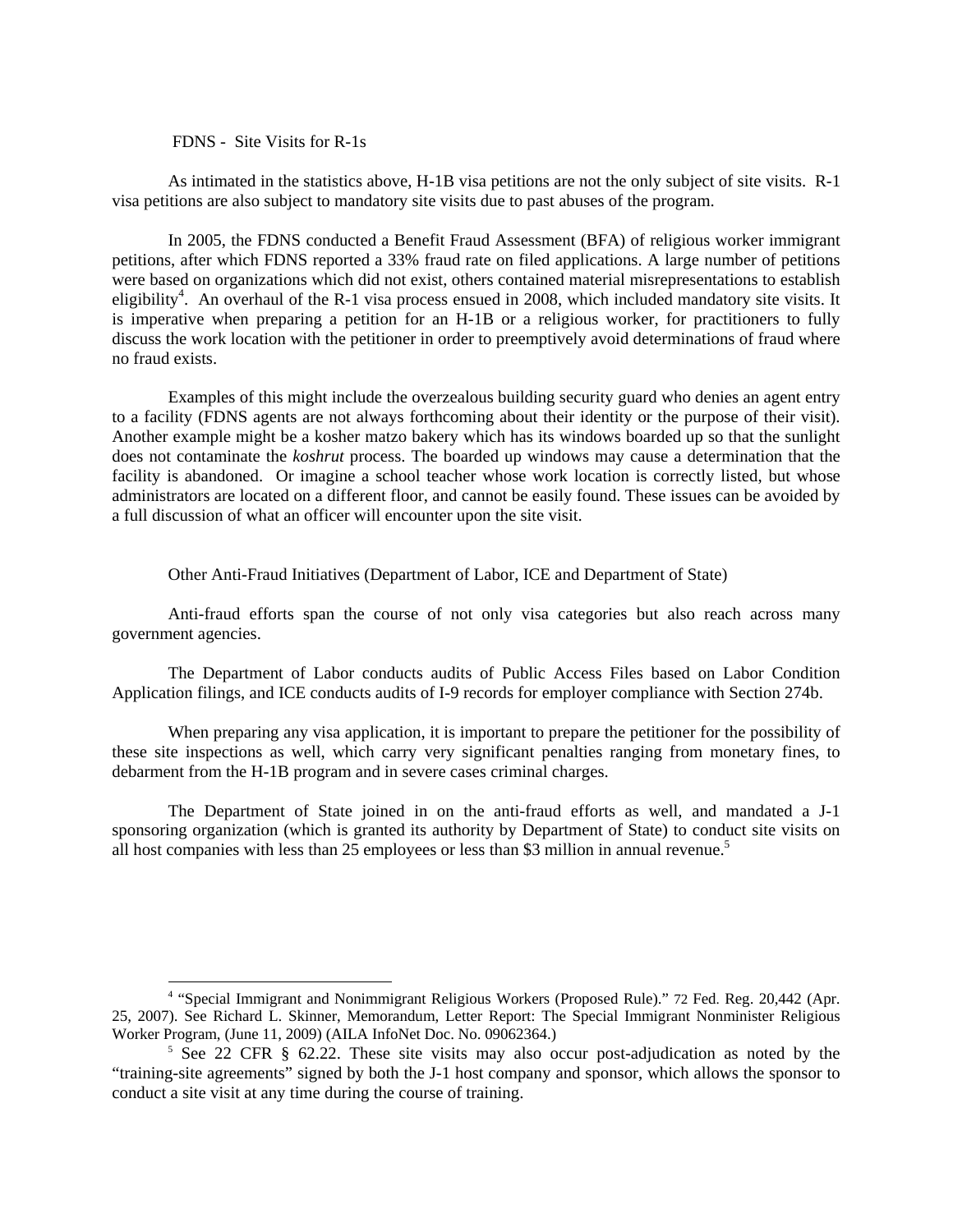### VIBE

The Validation Instrument for Business Enterprises (VIBE) is another component of USCIS' mission for verification and fraud deterrence. VIBE is currently used to verify basic information of the petitioning organizations of all I-129 petitions, with the exception of Os and Ps.<sup>6</sup> On April 14, 2009 USCIS issued an RFP, based on its assessment that the next anti-fraud initiative required access of a webservice interface to a contractor's system. The RFP stated:

The USCIS Office of Service Center Operations (SCOPS) processes employment-based immigrant and non-immigrant petitions. SCOPS needs to determine the financial viability of a petitioning company. Currently, the information used to determine financial viability comes directly from the company itself. However, USCIS would like to verify the financial viability through a contract vehicle with an Independent Information Provider (IIP) to support the VIBE initiative.

Following the RFP process, Dunn and Bradstreet ("D&B") became the vehicle by which immigration would verify information. Many petitioners are wary of entering corporate information onto D&B, either because of the additional cost, or because they do not wish to divulge sensitive data which might be sold or otherwise misused.

Certainly, one legal strategy is to advise the client to comply with the VIBE system in the traditional way, and obtain a Dunn and Bradstreet number and profile. However, regardless of the CIS's determination that a web based service was necessary to verify the viability of a petitioning company, there are other valid methods of verifying information. Many companies have successfully responded to so-called "VIBE RFEs" without ever registering in D&B. The AIL A/VSC Practice Pointer does specify that the evidence submitted with the petition is given deference, and that the VIBE information is not reviewed independently. Therefore, in response to an RFE that asks for VIBE compliance, a petitioner may provide other evidence of viability, including copies of: articles of incorporation, FEIN verification, tax returns, payroll information, photos, invoices, bank account information, website and promotional material, print-outs of a Google search, and print-outs of searches from Google Maps.

#### PERM

1

Turning to the "immigrant side" of the anti-fraud effort, the Departments of Labor and Homeland Security will sharply review the bona fides of the job opportunity.

The most common challenge to job opportunity bona fides appears when the beneficiary has an ownership interest in the petitioner's business entity.

The landmark case setting the standard for a bona fide job offer where there is an ownership interest is *Modular Container Systems* (89-INA-228, July 16, 1991). This BALCA decision requires the Certifying Officer to review the totality of the circumstances and requires the following types of documentation to demonstrate that a valid job offer exists and is available to the U.S. labor pool:

<sup>6</sup> AILA/VSC Liaison Practice Pointer: Dealing with VIBE. (AILA InfoNet Doc. No. 11091469).